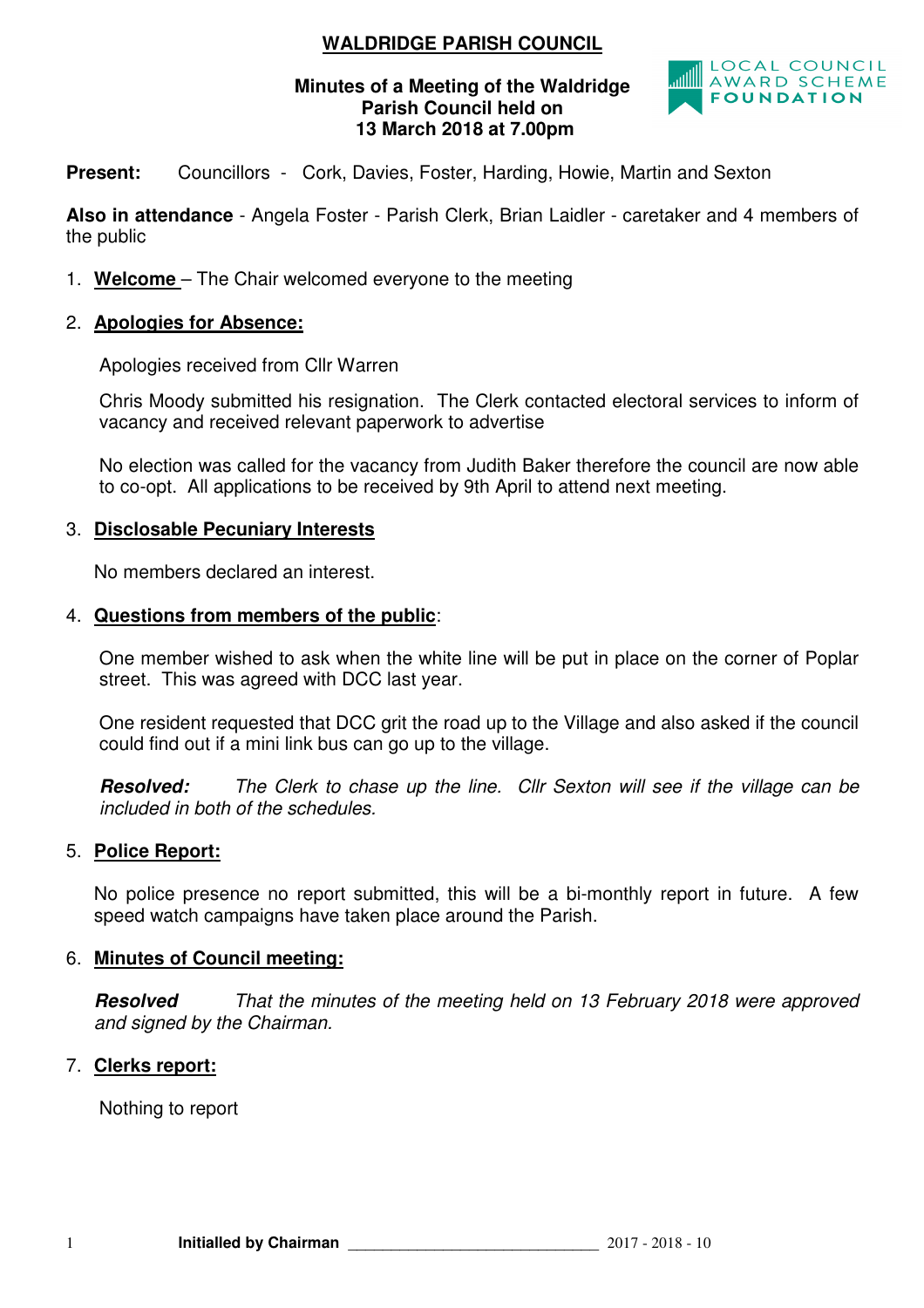## 9. **Parish Matters and on-going items**

### a) **Planning applications received**

- No applications received
- b) **To consider any planning applications received after the agenda was published.** 
	- No applications received
- c) **Lights on C11** After the notice went out to residents explaining the situation with the lights going to be removed from 31 March. It was clear after the comments received from the residents that they were in favour of the Parish Councils decision.

**Resolved:** It was therefore agreed to fund this as the road is used by local Parish residents and is very secluded. The Clerk to contact DCC and set up the SLA to start with immediate effect

- d) **County Councillors report Cllrs Sexton and Bainbridge gave an update on the following:** 
	- Update on Birch View
	- Winter weather lessons learnt Cllr Sexton to see if more grit bins/grit can be put in place

### **Resolved:** Report noted

e) **Working Group** - Cllr Harding updated the council on the 'Be Kind' Initiative. Costs involved would be £8.50 per month for biscuits and £50 for pegs, toddle walk £55 and letter writing £60 and will come out of the working group budget.

**Resolved:** All suggestions were agreed by the council. The Clerk to check with insurance re the walk.

- f) **Update of Facebook** Suggestions from residents on Facebook was discussed. The majority of the requests the Council are already doing.
- g) **Grants / Fundraising**  No update on any fundraising.
- h) **Easter event**  All final arrangements were discussed. Paying for first aid was discussed and deemed not necessary. Buying a bunny costume was discussed at a cost of approx £50 this can be used in future years.

**Resolved:** It was agreed to check with insurance re first aid and if not required will not book St Johns. Cllr Harding to purchase the prizes as previously agreed. It was agreed to purchase the bunny outfit.

- i) **Children's play area** Awaiting decision from DCC re if planning is required. A charge of £30 was made to see if planning was needed. Cllr Howie to investigate costings.
- j) **Lights for Halloween** This item to be deferred as Cllr Moody has resigned. Cllr Davies to bring costings to the next meeting.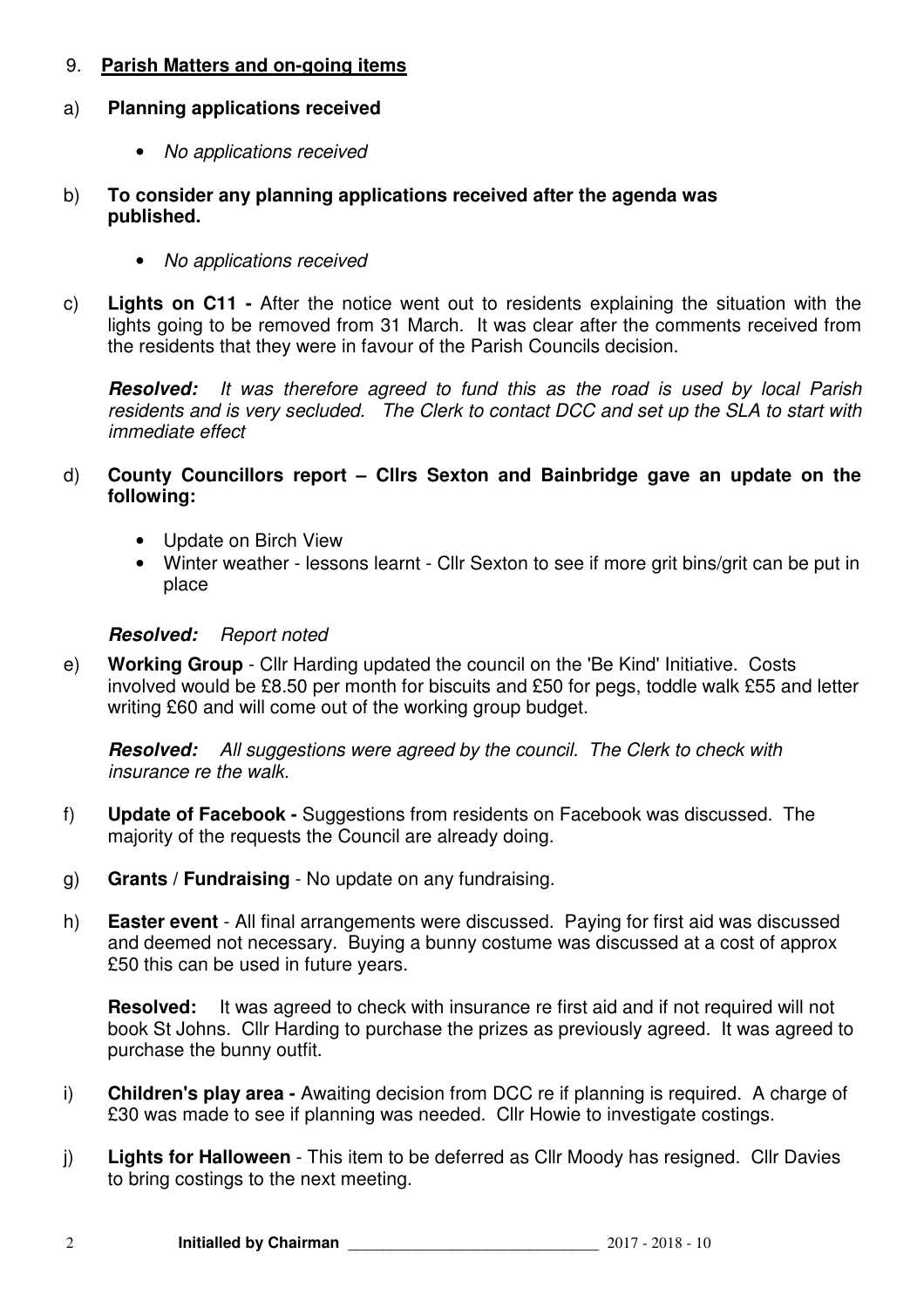k) **Broadband** - Installing WiFi in the Parish Rooms was discussed. This to be a short and long term project.

**Resolved:** In the short term it was agreed to install WiFi in the rooms at a cost of approx £270 per year. In the long term surveys to be handed out to all residents to ask for comments re their internet issues. To apply for funding if needed.

- l) **Seating on Millennium Green**  It was agreed to wait until installing the play area and position close by.
- m) **Budget**  The Budget was submitted for final approval after several items needed changing on previous budget.

**Resolved:** The Final budget was agreed and signed off

### n) **Fitness equipment / Millennium Green / goal posts / fun hoop monthly inspections –**

The Caretaker gave a verbal report, stating no issues arising within the green, all equipment in sound order. Except the path is starting to crack.

**Resolved:** Report noted. The Clerk to contact a tarmac company to see if damage can be repaired as it could be a tripping hazard.

o) **General Data Protection Regulations** - The Clerk ran through what she knew so far. She requested an encrypted hard drive and a lockable cupboard approx costs £150. Further information is due out on 26 March from SLCC

**Resolved:** It was agreed the Clerk to purchase the above equipment

- p) **Timetable of training events** CDALC forthcoming events (if any)
	- Bullying and Harassment course on 2 May, the Clerk requested to attend, it was agreed she should attend.
- q) **Light at car park**  A cost to install a lamppost was given of £3,000 plus the electricity bill. Costs of solar security lights was sought of £28 for 4

**Resolved:** It was agreed to go with the solar lights for now to see if any good

r) **Risk Assessment** - The annual risk assessment was distributed for approval

The Council carried out an assessment for the risks facing the council and took appropriate steps to mange those risks, this includes the introduction to internal controls agenda item T

s) Audit – Review of Effectiveness of Internal Auditor – The cost of audit this year will be £400 + Vat from S M Lowery. He will review budget and tendering. Members carried out a review of effectiveness of the internal audit. It was noted this review is an integral part of continually improving governance and accountability and forms part of the annual governance statement. The review covered independence, competence, relationships with clerk and councillors, audit planning, audit scope and audit reporting.

**Resolved:** The cost was accepted, it was agreed to invite SM Lowery to be internal auditor. To accept the evidence of achievement from the review.

.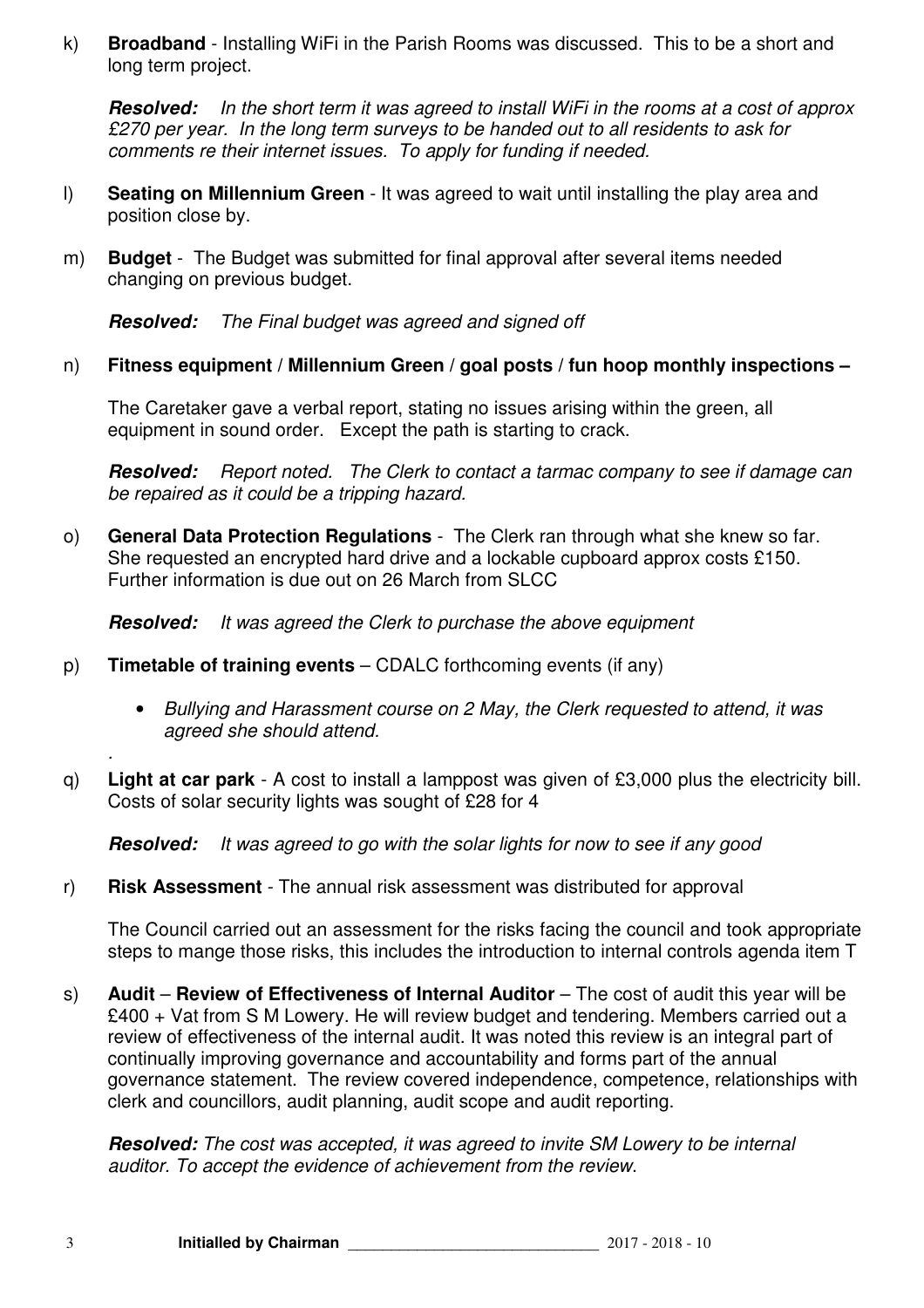## t) **Statement of Internal Control -** The policy was distributed for approval

## **Resolved:** The policy was approved and adopted

- u) **Friends of Congburn Woods**  Cllr Davies gave an update. A committee meeting was held and awaiting information re bank accounts.
- v) **Policy review**  (if any to be reviewed/adopted)
	- Facebook
	- Health and Safety
	- Hall letting

**Resolved:** It was agreed to the changes in the Facebook policy and approve the Health and Safety and hall lettings, Clerk to update the website

## w) **Constitution and minutes with action timelines**

Cllr Sexton wished to discuss the above.

 **Resolved:** It was agreed no constitution as all policies are in place, it was agreed to send out action timelines to all members after the meeting

## x) **Correspondence received**

- Nothing received
- y) **Correspondence received after agenda published** (to note only)
	- Nothing received
- z) **Welcome sign at Waldridge** As the new owner of Inn on the Green wished the welcome sign to be removed urgently, the Clerk got cost of  $£200 + vat$  to get removed, stored and replaced when planning permission is granted. New location needs to be sought.

**Resolved:** The Clerk used delegated powers to get the work done as deemed urgent.

# aa) **Waldridge in Bloom working group update –**

Cllr Cork gave an update - a request from a member of the public to install further planters along the C11. Spring judging will take place on 20 April.

**Resolved:** It was agreed to install and other Parish members to help out

bb) **Noticeboard** - Further requests for a notice board on the C11. Costs sought of £250, a further location to be found in future.

**Resolved**: It was agreed to see if planning permission is needed first, if so the Clerk will apply.

cc) **Website and email addresses -** The website stats were produced from the web designer. The stats look really good and looks like the website is well used. He has agreed to get new email addresses for Clerk and Councillors, this to co-inside with data protection at a cost of £2.50 per month. He also agrees to give the website a new look.

4 **Initialled by Chairman** \_\_\_\_\_\_\_\_\_\_\_\_\_\_\_\_\_\_\_\_\_\_\_\_\_\_\_\_\_ 2017 - 2018 - 10 **Resolved:** It was agreed to get new emails put in place